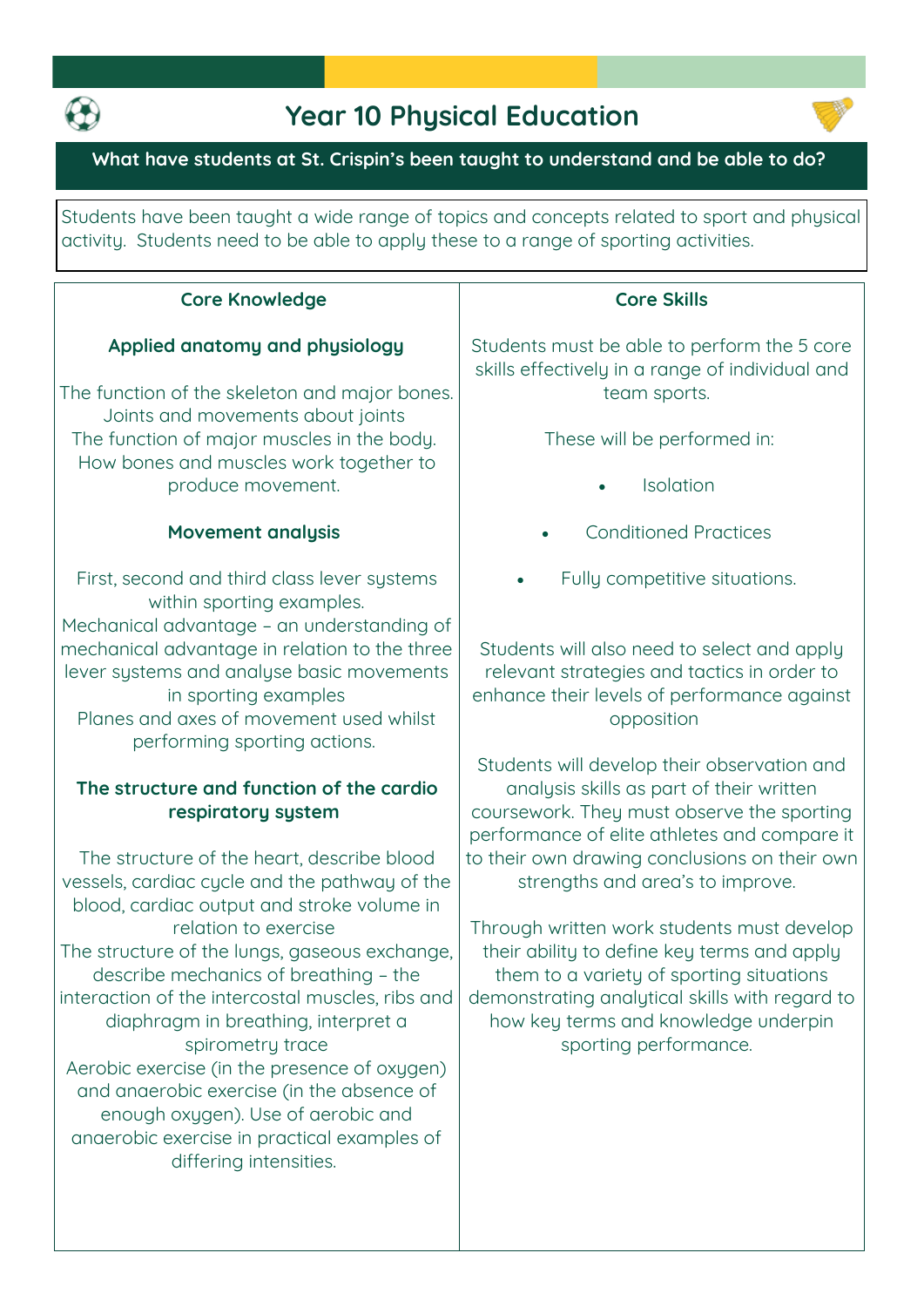

# **Year 10 Physical Education continued**



**What have students at St. Crispin's been taught to understand and be able to do?**

#### **Use of data**

**Explain what is meant by quantitative data, use and show methods for collecting quantitative data. Present data in a variety of forms. What is meant by qualitative data? Use and show methods for collecting qualitative data.** 

**Present data in a variety of forms.**

#### **Phusical training**

- **The difference between health and fitness, explain relationship between health and fitness**
- **Components of fitness, using sports and physical activity to the required components of fitness**
- **Fitness testing, measure the components of fitness. Using fitness tests show how data is collected for fitness testing**
- **Principles of training and overload and apply the principles of training**
	- **Types of training and identify the advantages and dis-advantages (the effects on the body) of training types linked to specific aims**
- **Suitable ways to prevent injury and the importance of warming up and cooling down**
- **Specific training techniques, high altitude training as a form of aerobic training**
	- **Seasonal aspects of training.**

#### **Sports Psychology**

- **Skill and ability and skill classifications**
	- **Definitions of types of goals and setting of performance and outcome goals in sporting examples**
	- **SMART targets to improve and/or optimise performance**
- **Basic information processing model**
- **The effectiveness of the use of types of guidance, with reference to beginners and elite level performers.**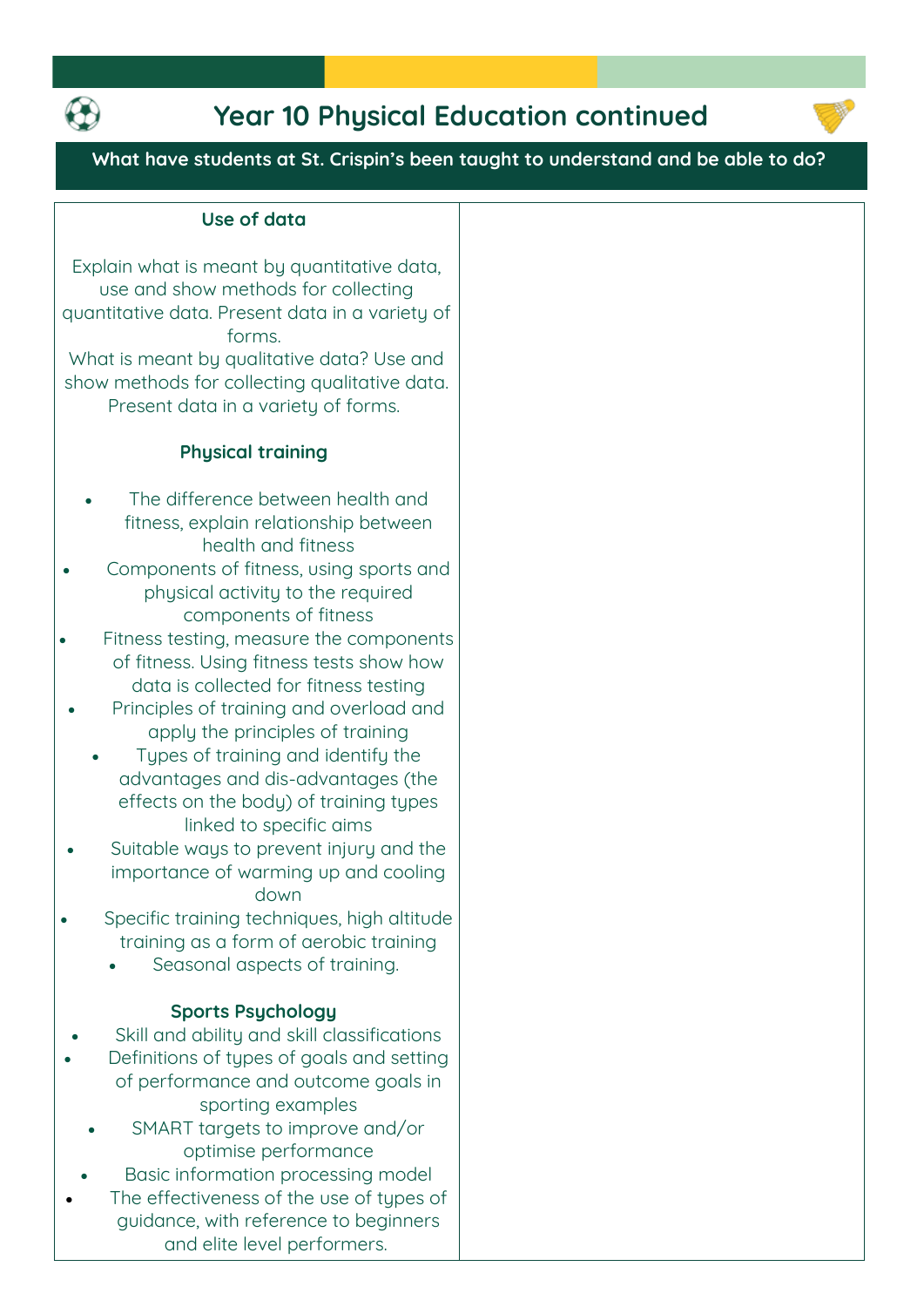

# **Year 10 Physical Education continued**



**What have students at St. Crispin's been taught to understand and be able to do?**

| Arousal and relate to sporting examples<br>Inverted-U theory and how this effects<br>performance<br>Direct and indirect aggression with application<br>to specific sporting examples<br>Introvert and extrovert personality types,<br>including examples of sports, which suit these<br>particular personality types<br>Intrinsic and extrinsic motivation and evaluate<br>the merits of intrinsic and extrinsic motivation<br>in sport. |  |
|------------------------------------------------------------------------------------------------------------------------------------------------------------------------------------------------------------------------------------------------------------------------------------------------------------------------------------------------------------------------------------------------------------------------------------------|--|
| Socio-cultural influences                                                                                                                                                                                                                                                                                                                                                                                                                |  |
| Engagement patterns of different social<br>groups and the factors affecting participation<br>Commercialisation, types of sponsorship and<br>the media and the positive and negative<br>impacts of sponsorship and the media<br>Positive and negative impacts of technology on<br>certain sports<br>Conduct of performers<br>Drugs in sport-prohibited substances are linked                                                              |  |
| to certain sporting events<br>Spectator behaviour (the positive and the<br>negative effects of spectators at events). The<br>reasons why hooliganism occurs. Strategies<br>employed to combat hooliganism/spectator<br>behaviour.<br>Health, fitness and well-being                                                                                                                                                                      |  |
|                                                                                                                                                                                                                                                                                                                                                                                                                                          |  |
| Link participation in physical activity, exercise<br>and sport to health, well-being and fitness and<br>how exercise can suit the varying needs of<br>different people                                                                                                                                                                                                                                                                   |  |
| The consequences of a sedentary lifestyle, the<br>term obesity and how it may affect<br>performance in physical activity and sport<br>Three somatotypes the represent the body;                                                                                                                                                                                                                                                          |  |
| endomorph, ectomorph and mesomorph<br>How energy is used in the body, the reasons<br>for having balanced diet.                                                                                                                                                                                                                                                                                                                           |  |

**Use of data**